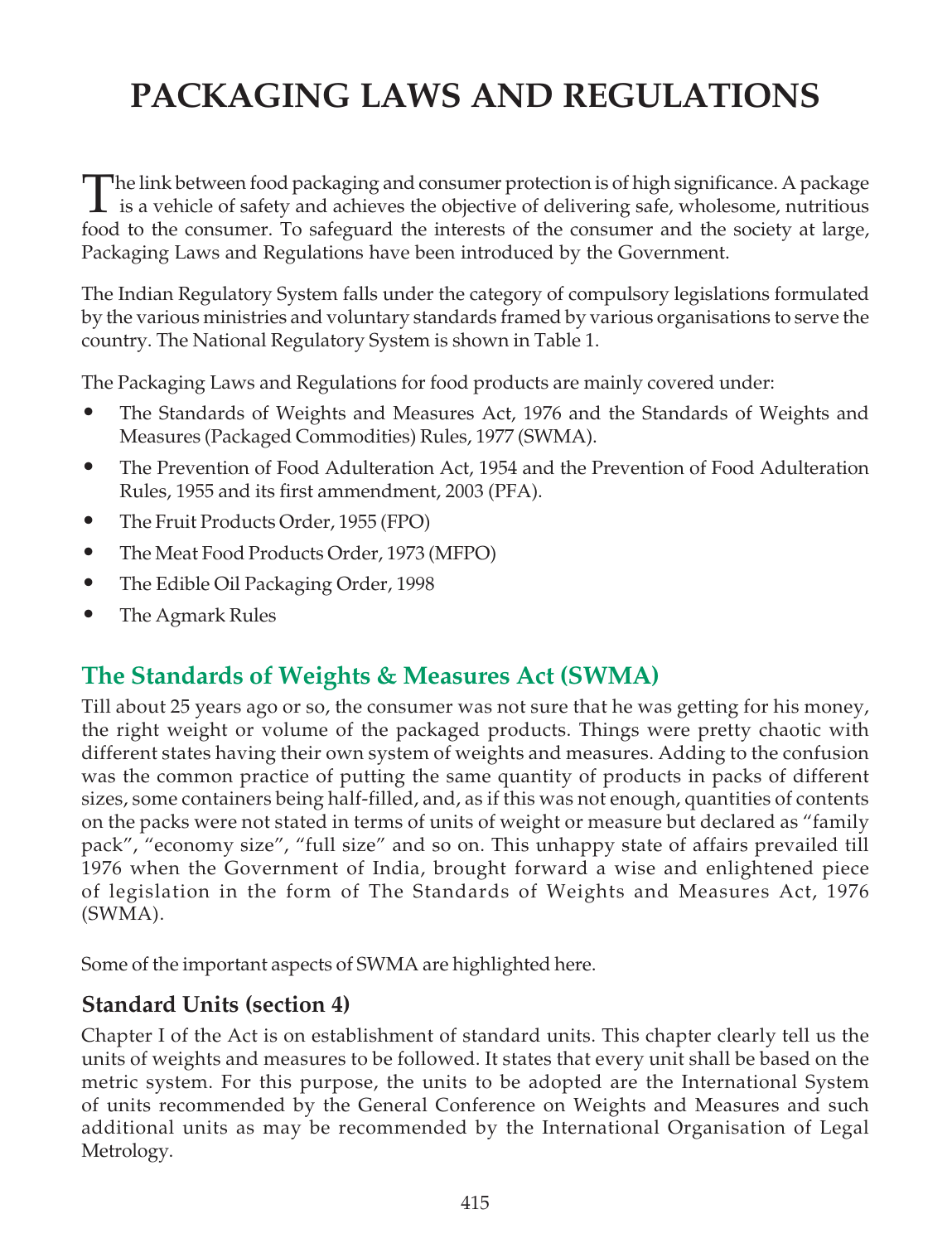#### Food Laws/Regulations and Ministries Involved

| <b>Regulations</b>                                                | Ministry of<br>Food and<br>Civil<br><b>Supplies</b>                                                                        | Ministry of<br>Food<br>Processing<br><b>Industries</b>     | Agriculture                                                                                     | Ministry of Ministry of<br>Health and<br>Family<br>Welfare                 | Ministry of<br><b>Commerce</b> | Ministry of<br>Consumer<br><b>Affairs</b>                      |
|-------------------------------------------------------------------|----------------------------------------------------------------------------------------------------------------------------|------------------------------------------------------------|-------------------------------------------------------------------------------------------------|----------------------------------------------------------------------------|--------------------------------|----------------------------------------------------------------|
| Essential<br>Commodities<br>Act, 1955                             | Solvent<br>extracted<br>oils,<br>De-oiled<br>Meal and<br>Edible Flour<br>Control<br>Order 1967.<br>Mandatory<br>inspection | Fruits<br>Product<br>Order 1955<br>Mandatory<br>inspection | Meat Food<br>Product<br>Order 1973<br>Mandatory<br>inspection                                   |                                                                            |                                |                                                                |
| Standards of<br>Weight<br>Measures Act,<br>1976                   | SWMA rules,<br>1977. Packed<br>foodstuffs<br>must adhere<br>to quality<br>declaration                                      |                                                            |                                                                                                 |                                                                            |                                |                                                                |
| Agricultural<br>Produce<br>(Grading and<br>Marketing) Act<br>1937 |                                                                                                                            |                                                            | Agmark<br>standard for<br>raw and<br>semi-<br>processed<br>products.<br>Voluntary<br>inspection |                                                                            |                                |                                                                |
| Prevention of<br>Food<br>Adulteration<br>Act 1954                 |                                                                                                                            |                                                            |                                                                                                 | Protects<br>consumer<br>against<br>inferior<br>quality and<br>adulteration |                                |                                                                |
| Codex Standard<br>(CAC) 1964<br>(not a law)                       |                                                                                                                            |                                                            |                                                                                                 | Endorsement<br>by WTO<br>under SPS<br>and TBT.<br>De-facto<br>mandatory    |                                |                                                                |
| Export (Quality<br>Control and<br>Inspection)<br>Act, 1963        |                                                                                                                            |                                                            |                                                                                                 |                                                                            | Pre-shipment<br>inspection     |                                                                |
| Bureau of<br>Indian<br>Standards, 1986                            |                                                                                                                            |                                                            |                                                                                                 |                                                                            |                                | <b>HACCP 9000</b><br>certification.<br>Voluntary<br>inspection |

[Source : Economic and Political weekly, July 28,2001]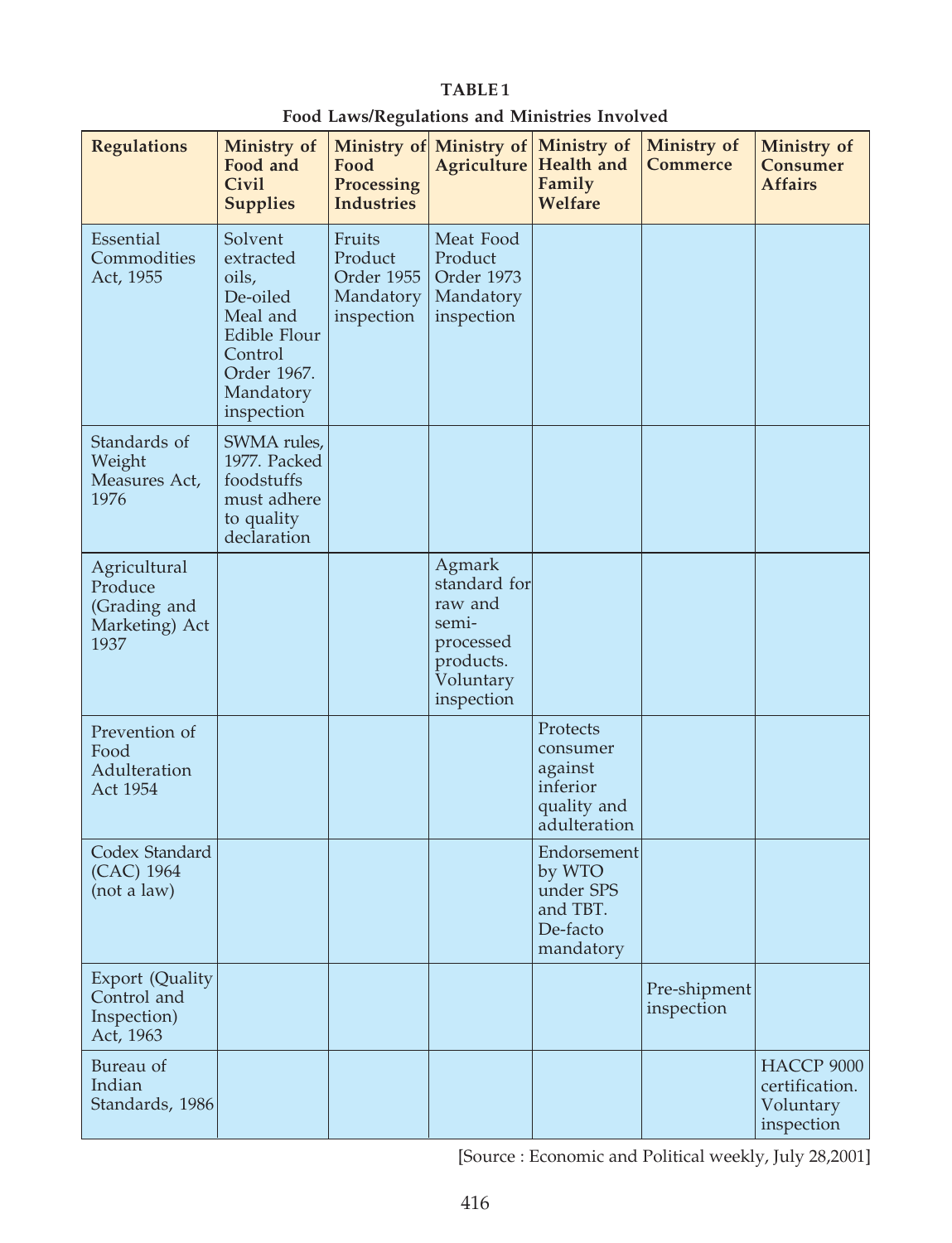The Act also specifies the base units for:

- Length Metre
- Mass Kilogram
- Time Second
- Electric Current Ampere
- Thermodynamic Temperature Kelvin
- Luminous Intensity Candela
- Base Unit of Numeration International form of Indian numerals

# Declaration on Packaged Commodities for Interstate Trade or Commerce

In Chapter IV (section 39), the Act stipulates that for interstate trade or commerce of commodities in packaged form, intended to be sold or distributed, every commodity in packaged form has to bear upon it, on a label securely attached to it, a definite, plain and conspicuous declaration of:

- Identity of the commodity in the package
- Net quantity, in terms of the standard unit of weight or measure, of the commodity in the package
- Where the commodity is packaged or sold by number, the accurate number of commodity contained in the package
- The unit sale price of the commodity in the package
- The sale price of the package

Further requirements include:

- Every package should bear the name of the manufacturer and also of the packer or distributor.
- The statement as to the net weight, measurement or number of the contents should not have any expressions, which tend to qualify such weight, measurement or number. (Exceptions to this are commodities which may undergo changes in weight or measure due to climatic variations; examples – bread, soap, etc. where the qualifying statement "when packed" may be added to the net weight or measure).
- Where there is undue proliferation of weight, measure or number in which any commodity is being sold and such undue proliferation impairs, in the opinion of the Government, the reasonable ability of the consumers to make a comparative assessment of the prices after considering the net quantity or number of such commodity, the Government may prescribe standard quantities or numbers for any commodity.
- Where the retail price of a commodity is stated in any advertisement, the net quantity or number of the commodity must be conspicuously declared in the advertisement along with the price.
- A package containing a commodity, which is filled less than the prescribed capacity of such package cannot be sold or distributed except where it is proved that the package is so filled with a view to (a) giving protection to the contents of the package or (b) meeting the requirements of machines used for enclosing the contents of such packages.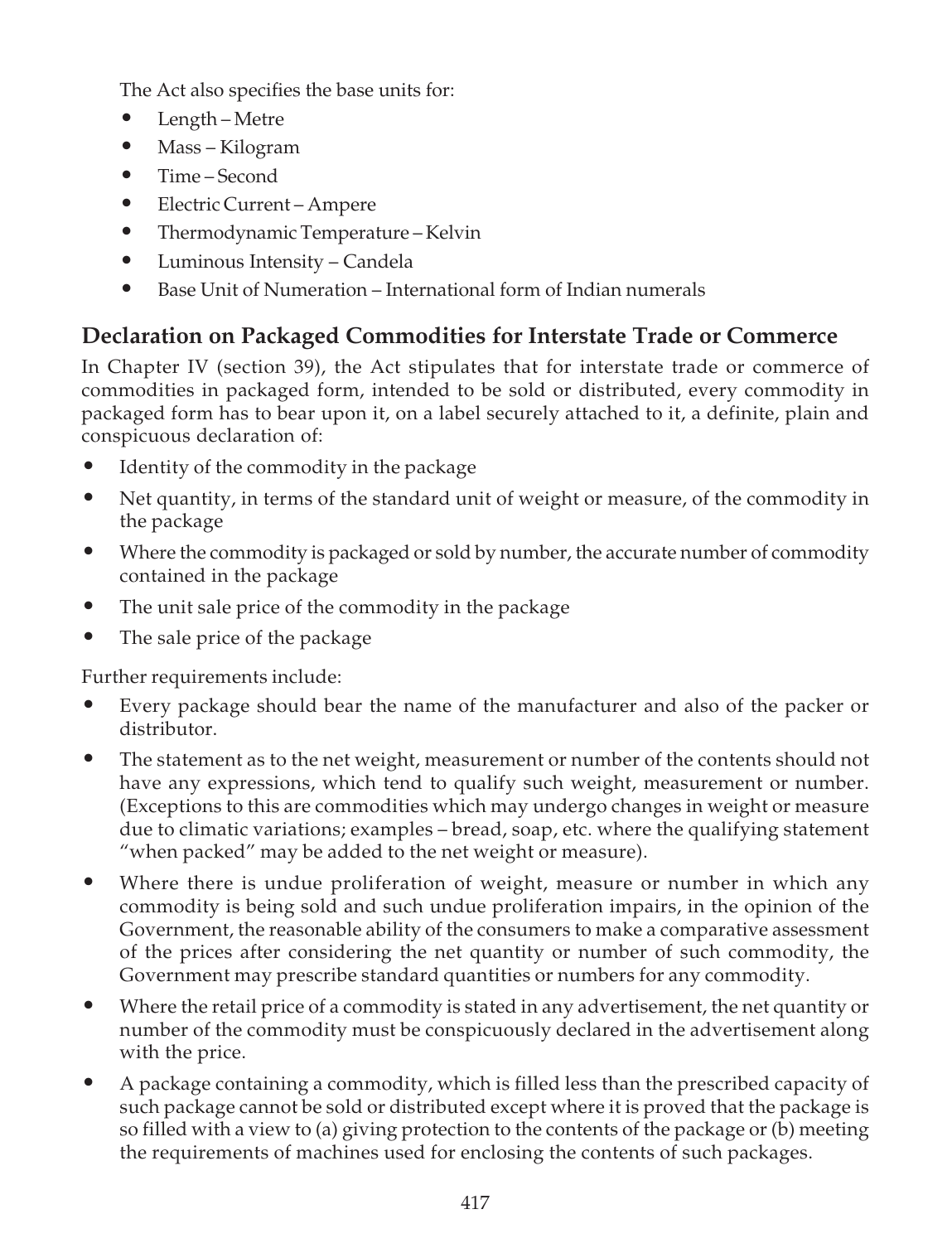• The Central Government may, by rules, specify reasonable variations in the net contents of the commodity in a package as may be caused by the method of packing or the ordinary exposure which may be undergone by the commodity after it has been introduced in the market place.

This very comprehensive and far-reaching Act has put an end to the state of near anarchy in the trading of packaged goods. The clearly specified requirements in the Act have also provided a challenge to packaging development experts and label copy specialists who have to include statutory and promotional copy in the limited space available on labels and on packages themselves. However irksome they may appear, the provisions of this Act are welcome because they offer to the consumer a measure of protection which is not so apparent in many other legal requirements.

### Standard Packages

Under the Standards of Weights and Measures (Packaged Commodities) Rules, rules have been framed specifying provisions for the retail sale of packaged goods. One of the most important rules is with respect to the requirements that specific commodities are to be packed and sold only in standard packages. As per the Third Schedule, food products and their respective package capacities are given in Table 2.

### Maximum Permissible Error

In reference to the same rules as above, under the First Schedule, maximum permissible errors in relation to the quantity contained in individual packages is specified as given in Table 3 for food packages.

Table 4 gives the maximum permissible errors in relation to net quantities of packaged commodities (food) not specified in the First Schedule.

As per the Fifth Schedule of the SWMA Rules, commodities to be sold by weight, measure or number are indicated. Table 5 gives the details of the same with respect to food products.

### Label Declarations

In the SWMA Rules, the declaration to be made on every retail package has been detailed. The declarations are to be made with respect to the following:

- The name and address of the manufacturer or where the manufacturer is not the packer, the name and address of the manufacturer and packer.
- The common or generic names of the commodity contained in the package.
- The net quantity in terms of the standard unit of weight or measure, of the commodity contained in the package or where the commodity is packed or sold by number, the number of commodity contained in the package.
- The month and year in which the commodity is manufactured or pre-packed. (Provided that for packages containing food articles, the provisions of the Prevention of Food Adulteration Act (PFA), 1954 (37 of 1954) and the rules made thereunder shall apply).
- The retail price of the package.
- The retail sale price of the package.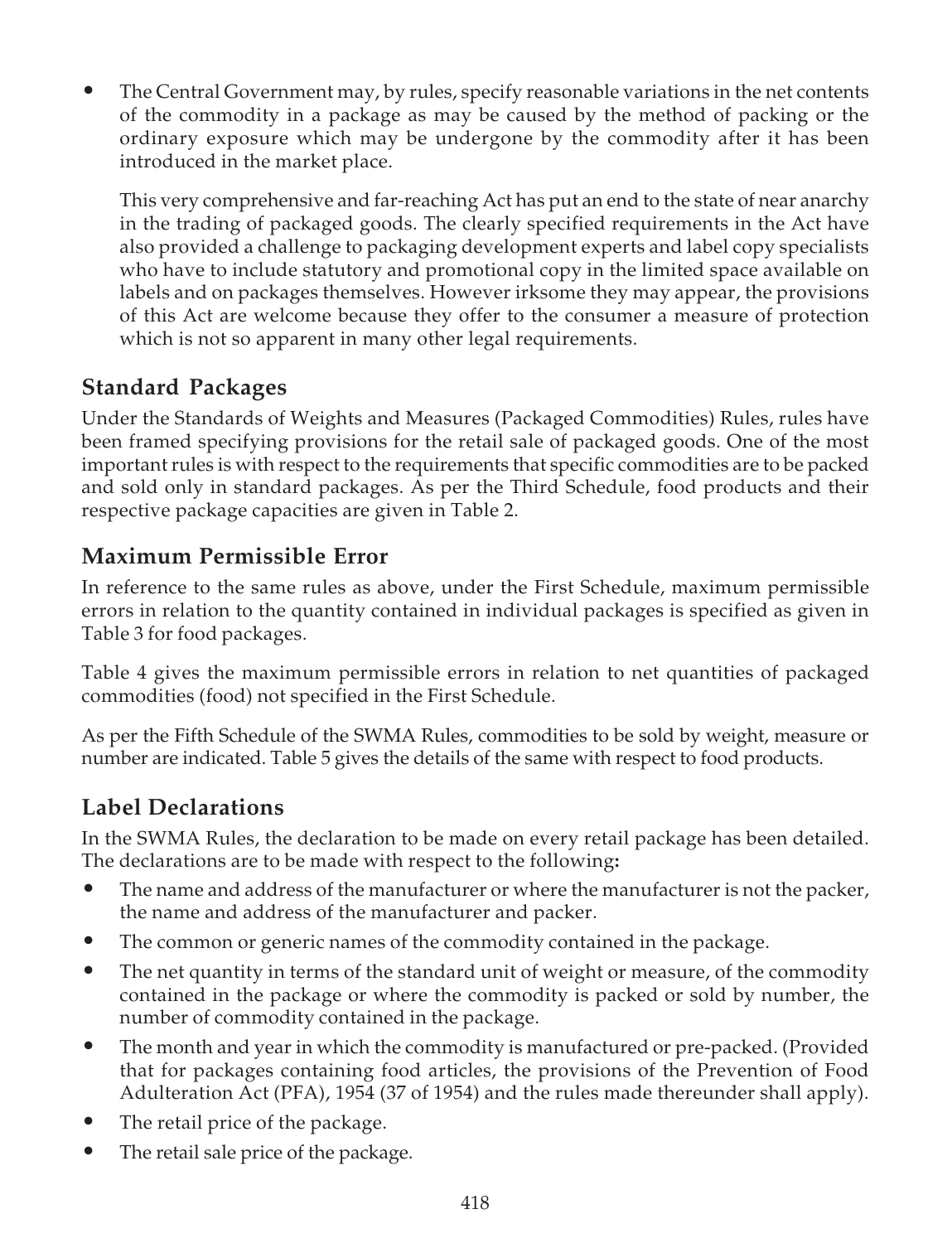#### TABLE 2 Commodities to be Packed in Specified Quantities (Standard Packages) as per The Third Schedule of SWMA Rules

| <b>Commodities</b>                                      | Quantities in which to be Packed                                                                                                                                                                                                                                                                                                                        |  |
|---------------------------------------------------------|---------------------------------------------------------------------------------------------------------------------------------------------------------------------------------------------------------------------------------------------------------------------------------------------------------------------------------------------------------|--|
| Baby food                                               | $200g$ , $500g$ , 1 kg, 2 kg, 5 kg and 10 kg – Any manufacturer or<br>packer packing baby food in 400g and weaning food in 500g<br>shall not be allowed to do so beyond 30.6.95                                                                                                                                                                         |  |
| Weaning food                                            | $200g$ , $400g$ , 1 kg, 2 kg, 5 kg and 10 kg – Publication of this<br>notification in the official gazette                                                                                                                                                                                                                                              |  |
| <b>Biscuits</b>                                         | 25g, 50g, 75g, 100g, 150g, 200g, 250g, 300g and thereafter in<br>multiples of 100g up to 1 kg                                                                                                                                                                                                                                                           |  |
| Bread including brown<br>bread but excluding bun        | 100g and thereafter in multiples of 100g                                                                                                                                                                                                                                                                                                                |  |
| Uncanned packages of<br>butter and margarine            | 25g, 50g, 100g, 200g, 500g, 1 kg, 5 kg and thereafter in<br>multiples of 5 kg                                                                                                                                                                                                                                                                           |  |
| Cereals and pulses                                      | 100g, 200g, 500g, 1 kg, 2 kg, 5 kg and thereafter in multiples<br>of $5 \text{ kg}$                                                                                                                                                                                                                                                                     |  |
| Coffee                                                  | 25g, 50g, 100g, 200g, 500g, 1 kg and thereafter in multiples of<br>1 kg                                                                                                                                                                                                                                                                                 |  |
| Tea                                                     | 25g, 50g, 100g, 200g, 500g, 1 kg and thereafter in multiples of<br>$1 \text{ kg}$                                                                                                                                                                                                                                                                       |  |
| Materials which may<br>be reconstituted as<br>beverages | 25g, 50g, 100g, 200g, 500g, 1 kg and thereafter in multiples<br>of $1 \text{ kg}$                                                                                                                                                                                                                                                                       |  |
| Edible oils, vanaspati,<br>Ghee, butter oil             | 50g, 100g, 200g, 500g, 1kg, 2kg, 3kg, 5kg, and thereafter in<br>multiples of 5kg. If net quantity is declared by volume the<br>same number in millilitres or litres, as the case may be.<br>If the net quantity is declared by volume then the equivalent<br>quantity in terms of mass to be declared in brackets, in same<br>sizes of letters/numerals |  |
| Milk Powder                                             | Below 50g no restriction, 50g, 100g, 200g, 500g, 1 kg and<br>thereafter in multiples of 500g                                                                                                                                                                                                                                                            |  |
| Rice (powdered), flour,<br>atta, rawa and suji          | 100g, 200g, 500g, 1 kg, 2 kg, 5 kg and thereafter in multiples<br>of $5$ kg                                                                                                                                                                                                                                                                             |  |
| Salt                                                    | Below 50g. in multiples of 10g; 50g, 100g, 200g, 500g, 750gms,<br>1 kg, 2 kg, 5 kg and thereafter in multiples of 5 kg                                                                                                                                                                                                                                  |  |
| Aerated soft drinks and<br>non-alcoholic beverages      | 100ml, 150ml, 200ml, 250ml, 300ml, 330ml (in cans only),<br>500ml, 750ml, 1 litre, 1.5 litre, 2 litre, 3 litre, 4 litre, and 5 litre                                                                                                                                                                                                                    |  |
| Mineral water and<br>drinking water                     | 100ml, 130ml, 150ml, 200ml, 250ml, 300ml, 330ml, 500ml,<br>600ml, 750ml, 1 litre, 1.2 litre, 1.5 litre, 2 litre, 3 litre, 4 litre,<br>and 5 litre. The sizes 130ml, 330ml, 600ml and 1.2 litre shall<br>be allowed only for a period of 3 years from the date of<br>notification. (26 <sup>th</sup> Nov. 2001)                                          |  |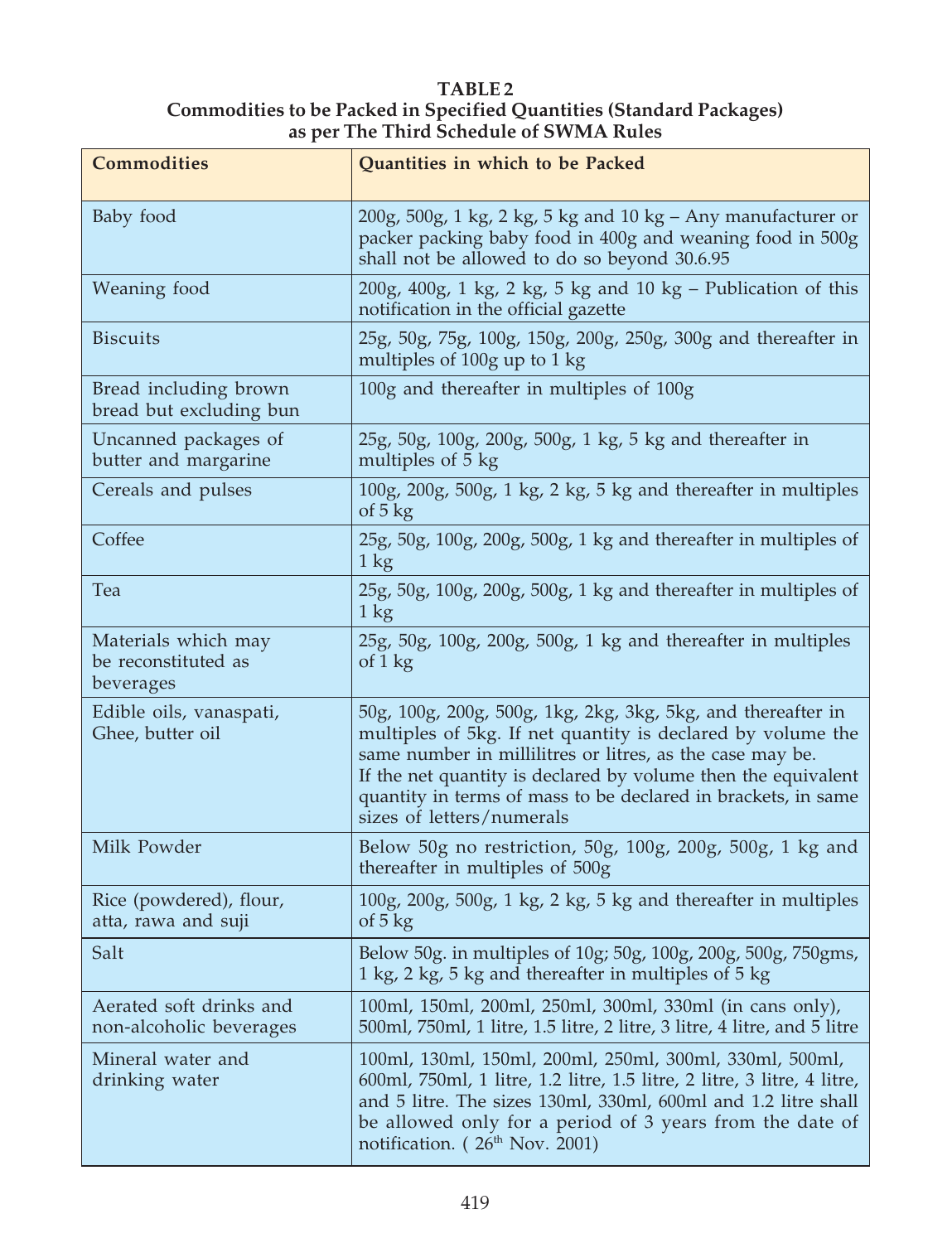#### Maximum Permissible Error in Relation to Quantity Contained in Individual Package as per the First Schedule of SWMA Rules

| Description of<br>Commodity                                                                                                                                                                                                                                                                                                                                                    | <b>Quantity Declared</b>                                                                                                                                                                                        | <b>Maximum</b><br>Permissible<br><b>Error</b> |
|--------------------------------------------------------------------------------------------------------------------------------------------------------------------------------------------------------------------------------------------------------------------------------------------------------------------------------------------------------------------------------|-----------------------------------------------------------------------------------------------------------------------------------------------------------------------------------------------------------------|-----------------------------------------------|
| <b>Biscuits</b>                                                                                                                                                                                                                                                                                                                                                                | Up to and equal to 500g<br>(i)<br>(ii)<br>Above 500g                                                                                                                                                            | 7.0%<br>6.0%                                  |
| <b>Bread</b>                                                                                                                                                                                                                                                                                                                                                                   | (i)<br>Up to and equal to $400g$<br>(ii)<br>Above 400g up to and equal to 800g<br>Above 800g up to and equal to 1200g<br>(iii)                                                                                  | 8.0%<br>6.0%<br>4.0%                          |
| Ghee, vanaspati and<br>edible oil                                                                                                                                                                                                                                                                                                                                              | (i)<br>Up to and equal to $1 \text{ kg/litre}$<br>(ii)<br>Above 1kg / litre up to and equal<br>to $2kg /$ litre.<br>Above 2 kg / litre up to and equal<br>(iii)<br>to 4kg / litre.<br>(iv)<br>Above 4kg / litre | 2.0%<br>1.5%<br>1.25%<br>0.6%                 |
| Infant food including<br>malted milk food                                                                                                                                                                                                                                                                                                                                      | (i)<br>Up to and equal to 100g<br>(ii)<br>Above 100g up to and equal to 1 kg<br>(iii)<br>Above 1 kg                                                                                                             | 5.0%<br>4.0%<br>3.0%                          |
| Liquid milk                                                                                                                                                                                                                                                                                                                                                                    | (i)<br>Up to and equal to 100ml<br>Above 100 ml up to and equal<br>(ii)<br>to 250ml<br>(iii)<br>Above 250 ml                                                                                                    | $5 \text{ ml}$<br>8 ml<br>$10 \text{ ml}$     |
| Provisions sold in polythene<br>bags or plastic bags, food grains,<br>pulses, edible seeds, spices<br>(whole or broken but<br>not powdered), powdered<br>commodities, (such as, chilli powder,<br>pepper powder, coffee powder,<br>washing soda, atta, table salt and the<br>like), dry fruits, seeds and other<br>commodities (such as, sugar gur,<br>khandsari and the like) | Up to and equal to 100g<br>(i)<br>(ii)<br>Above 100g up to and equal to 500g<br>(iii)<br>Above 500g up to and equal to 1 kg<br>(iv)<br>Above 1 kg                                                               | 3.0%<br>2.0%<br>1.5%<br>0.75%                 |
| Tea                                                                                                                                                                                                                                                                                                                                                                            | For all quantities                                                                                                                                                                                              | 2.0%                                          |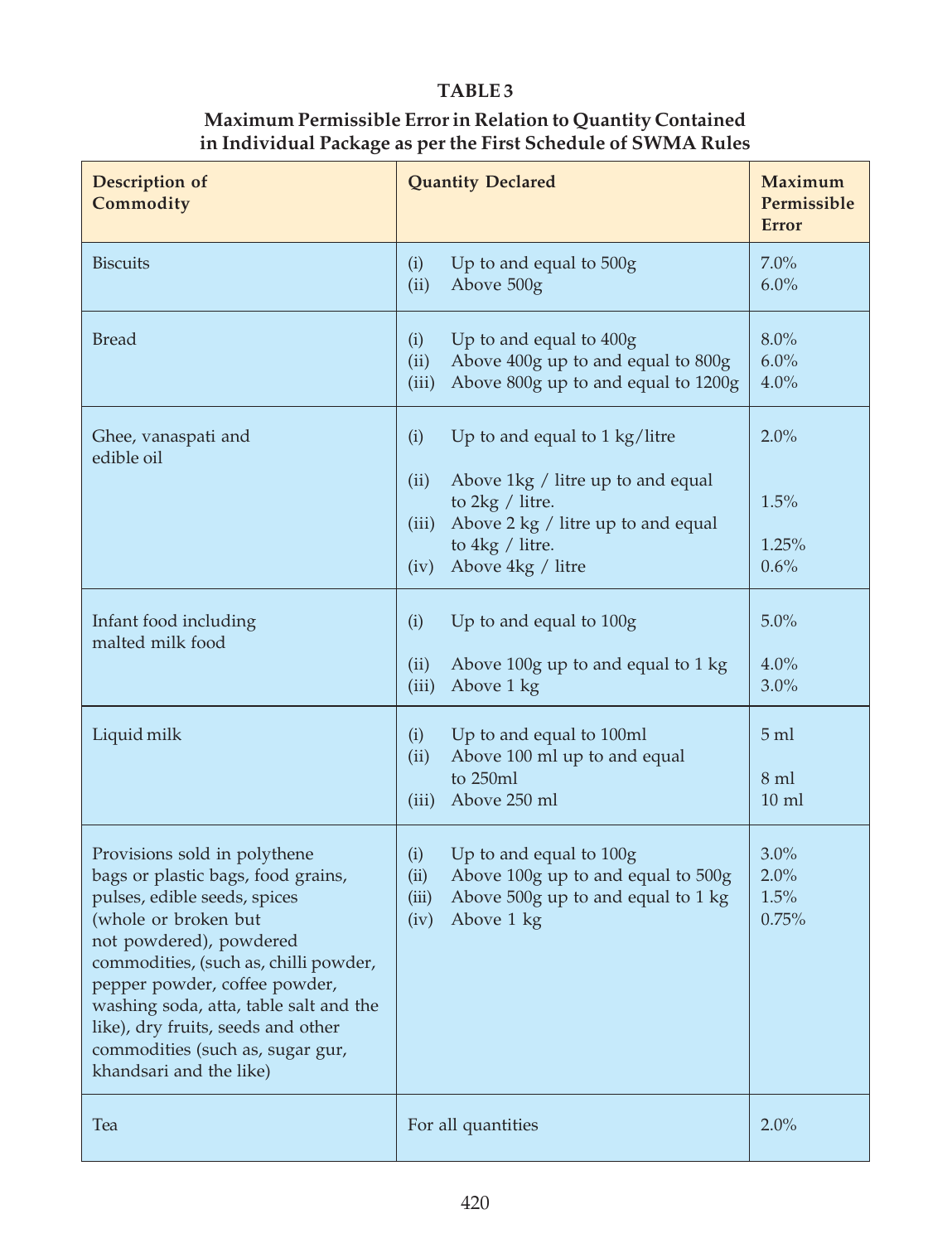#### Maximum Permissible Errors on Net Quantities Declared by Weight or by Volume (not specified in First Schedule) as per SWMA Rules (Second Schedule)

| Declared Quantity (g or ml) | <b>Maximum Permissible Error in</b><br><b>Excess or in Deficiency</b> |         |  |
|-----------------------------|-----------------------------------------------------------------------|---------|--|
|                             | As Percentage of<br><b>Declared Quantity</b>                          | g or ml |  |
| Up to $50$                  | 9                                                                     |         |  |
| 50 to 100                   |                                                                       | 4.5     |  |
| 100 to 200                  | 4.5                                                                   |         |  |
| 200 to 300                  |                                                                       | 9       |  |
| 300 to 500                  | 3                                                                     |         |  |
| 500 to 1000                 |                                                                       | 15      |  |
| 1000 to 10000               | 1.5                                                                   |         |  |
| 10000 to 15000              |                                                                       | 150     |  |
| More than 15000             | 1.0                                                                   |         |  |

The maximum permissible error specified as percentage shall be rounded off to the nearest one-tenth of a g or ml, of declared quantities less than or equal to 1000g or ml and to the next whole g or ml for declared quantities above 1000g or ml.

#### TABLE 5

### Commodities to be Sold by Weight, Measure or Number as per The Fifth Schedule of SWMA Rules

| Commodity                                             | <b>Whether Declaration to be</b><br><b>Expressed in Terms of Weight</b><br><b>Measures or Number or</b><br>two or more of them |
|-------------------------------------------------------|--------------------------------------------------------------------------------------------------------------------------------|
| Curd                                                  | Weight                                                                                                                         |
| Fruits, all kinds                                     | Number or weight                                                                                                               |
| Edible oil, vanaspati, ghee and butter oil            | Weight or volume                                                                                                               |
| Honey, malt extract, golden syrup treacle             | Weight                                                                                                                         |
| Ice cream and other similar frozen products           | Weight or volume                                                                                                               |
| Rasgulla, Gulab Jamun and other sweet<br>preparations | Weight                                                                                                                         |
| Sauce, all kinds                                      | Weight                                                                                                                         |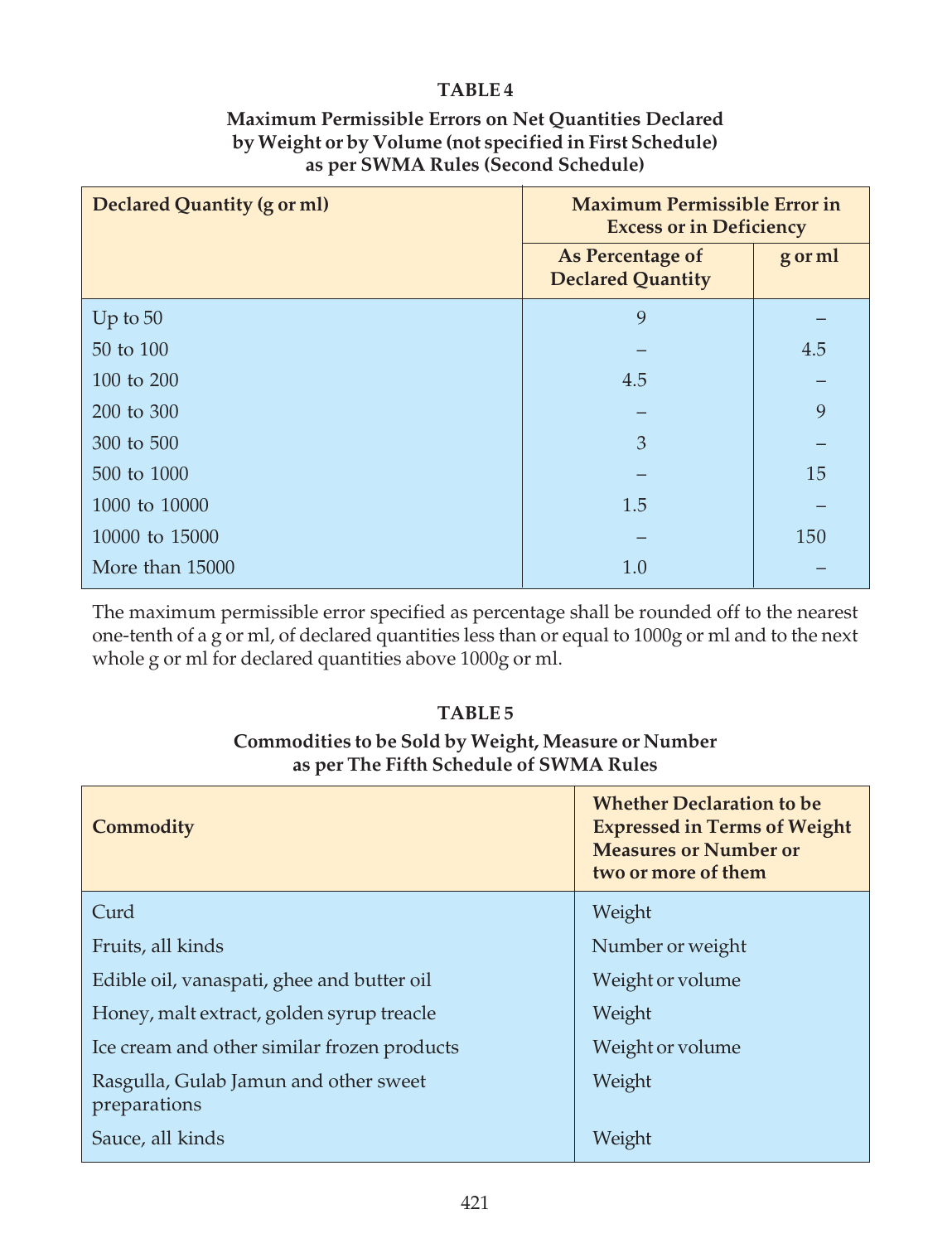Where any package material bearing thereon the month in which any commodity was expected to have been pre-packed is not exhausted during that month, such packaging material may be used for pre-packing the concerned commodity produced or manufactured during the next succeeding month and not thereafter, but the Central Government may if it is satisfied that such packaging material could not be exhausted during the period aforesaid by reason of any circumstance beyond the control of the manufacturer or packer, as the case maybe, extend the time during which such packaging material may be used, and where any such packaging material is exhausted before the expiry of the month indicated thereon, the packaging material intended, to be used during the next succeeding month may be used for pre-packing the concerned commodity; provided that the said provision shall not apply to the packages containing food products, where the "Best before or Use before" period is ninety days or less from the date of manufacture or packing.

### General Provisions Relating to Declaration of Quantity

- 1) In declaring the net quantity of the commodity contained in a package, the weight of wrappers and materials other than the commodity shall be excluded; provided that where a package contains a large number of small items of confectionery, each of which is separately wrapped, the net weight declared on the package containing such confectionery or on the label thereof may include the weight of such immediate wrappers, if and only if, the total weight of such immediate wrappers does not exceed:
	- (i) 8%, where such immediate wrapper is a waxed paper or any other paper, with wax or aluminium foil (under strip), or
	- (ii) 6%, in case of any other paper, of the total net weight of all the items of confectionery contained in the package minus the weight of immediate wrapper.
- 2) Where a commodity in a package is not likely to undergo any variation in weight or measure, on account of the environmental conditions, the quantity declared on the package shall correspond to the net quantity, which will be received by the consumer, and the declaration of quantity on such package shall not be qualified by the words "when packed" or the like.
- 3) Save as otherwise provided in sub-rule (4), where a commodity in package is likely to undergo variations in weight or measure on account of environmental conditions and such variation is negligible, the declaration of quantity in relation to such package shall be made after taking into account such variation so that the consumer may receive not less than the net quantity of the commodity as declared on the package, and the declaration of quantity on such package shall not also be qualified by the words "when packed" or the like.
- 4) The declaration of quantity in relation to commodities specified in the Fourth Schedule, that is to say, commodities which are likely to undergo significant variation in weight or measures on account of environmental or other conditions, may be qualified by the words "when packed".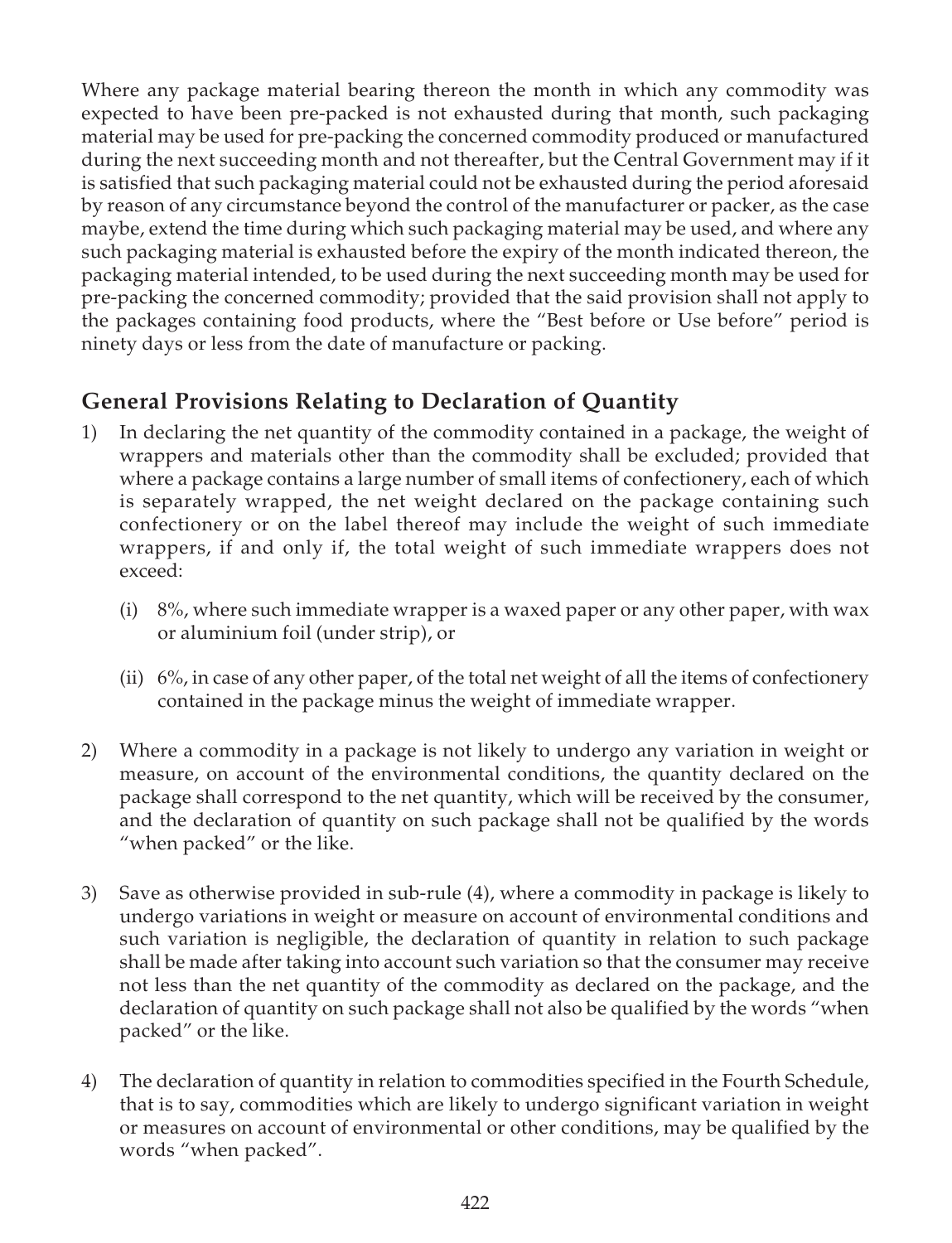# Symbols for Unit

The symbols for International System of units and none other, shall be used in furnishing the net quantity of the package.

Illustrations:

| Kilogram          | Кg             |
|-------------------|----------------|
| Gram              | g              |
| Milligram         | mg             |
| Litre             | 1              |
| Millilitre        | ml             |
| Metre             | m              |
| Centimetre        | cm             |
| Millimetre        | mm             |
| Squaremetre       | m <sup>2</sup> |
| Square centimetre | $\rm cm^2$     |
| Cubic metre       | m <sup>3</sup> |
| Cubic centimetre  |                |

Symbols shall not be given in capital form except for the unit derived from a proper name, period i.e. a dot after symbols shall not be put. As far as possible symbols shall always be written in the singular form, i.e. 's' shall not be added.

### General Guidelines on Giving Declarations

As far as possible, all declarations required to be made under SWMA Rules should appear on the principal display panel. The principal display panel is defined as that part of the package that is intended, or likely to be displayed, presented or shown or examined by the consumer under normal and customary conditions of display, sale or purchase of the commodity contained in the package. Every declaration which is required to be made on a package should be legible, prominent, definite, plain and unambiguous and should be given in a specified minimum size as given in Tables  $6 \& 7$ , depending on the area of the principal display panel. Specific guidelines are given for computing the area of the principal display panel.

### Violation of Law

What happens if the law is violated? To explore this, let us move to part VI of the Act. This part provides penalty for different offences. The penalty for violation of Section 39 is in Section 63. If any person packs, distributes, stores, delivers or sells commodities, which does not meet the requirements of the Act and the Packaged Commodities Rules, can be punished by a fine which may extend up to Rs.5000. If the offence is repeated, the penalty can be imprisonment of up to five years. Section 72 provides for prosecution before a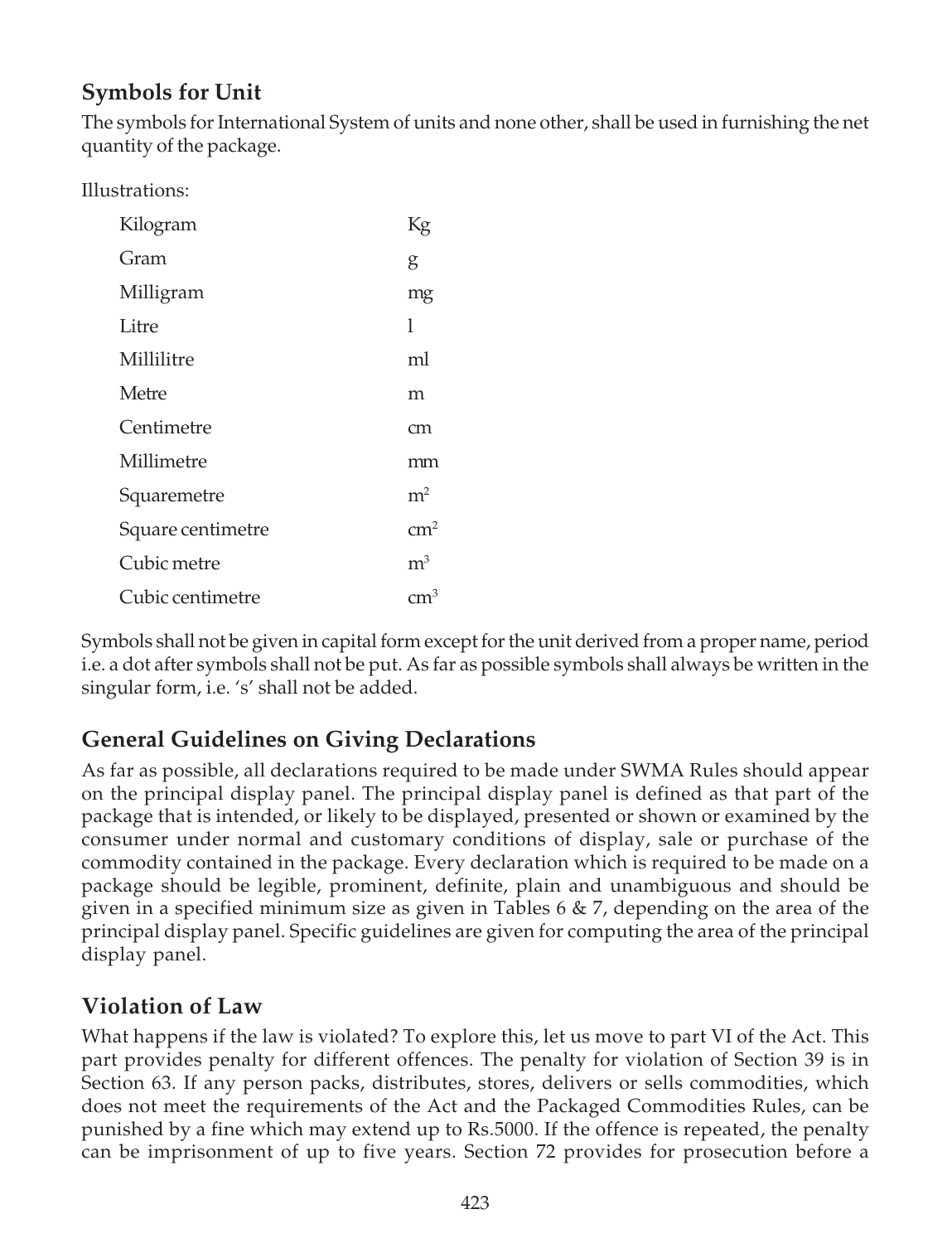### TABLE 6 Minimum Height of Numerals

| Net Quantity in               | Minimum Height in mm |                                                                              |  |
|-------------------------------|----------------------|------------------------------------------------------------------------------|--|
| Weight/Volume                 | <b>Normal Case</b>   | When Blown Formed,<br>Moulded, Embossed or<br><b>Perforated on Container</b> |  |
| Up to $200 \text{ g/ml}$      |                      |                                                                              |  |
| Above 200 g/ml up to 500 g/ml |                      | 4                                                                            |  |
| Above $500 g/ml$              |                      |                                                                              |  |

TABLE 7 Minimum Height of Numerals

| Net Quantity in Length Area                          | Minimum Height in mm |                                                                                     |  |
|------------------------------------------------------|----------------------|-------------------------------------------------------------------------------------|--|
| or Number, Area of Principal<br><b>Display Panel</b> | <b>Normal Case</b>   | <b>When Blown Formed,</b><br>Moulded, Embossed or<br><b>Perforated on Container</b> |  |
| Up to 100 cm square                                  |                      |                                                                                     |  |
| Above 100 cm square<br>up to 500 cm square           | $\mathcal{D}$        | 4                                                                                   |  |
| Above 500 cm square<br>up to 2500 cm square          |                      | 6                                                                                   |  |
| Above 2500 cm square                                 | h                    | b                                                                                   |  |

magistrate. But in the first instance, the department tries to settle the case with the offender. This is called compounding. The provision on compounding is contained in Section 74. The authorised officer of the department of Legal Metrology can compound a case, with the consent of the offender, by charging a compounding fee. This fee can be up to Rs. 5000. For the next three years, a subsequent offence cannot be compounded, it will have to be taken to the court. But after three years, an offender again becomes eligible to get a case compounded. Similarly, Section 74 provides for offences by companies and other body corporate. Both the persons, master and the servant, are jointly responsible. Thus, when a firm commits an offence, the company and the person who is the cause for commission of the offence, are both jointly responsible.

# The Prevention of Food Adulteration Act

Food is one of the basic necessities for sustenance of life. Pure fresh and healthy diet is most essential for the health of the people. It is not wrong to say that community health is national wealth. Adulteration of food was so rampant, widespread and persistent that nothing short of a somewhat drastic remedy in the form of a comprehensive legislation became the need of the hour.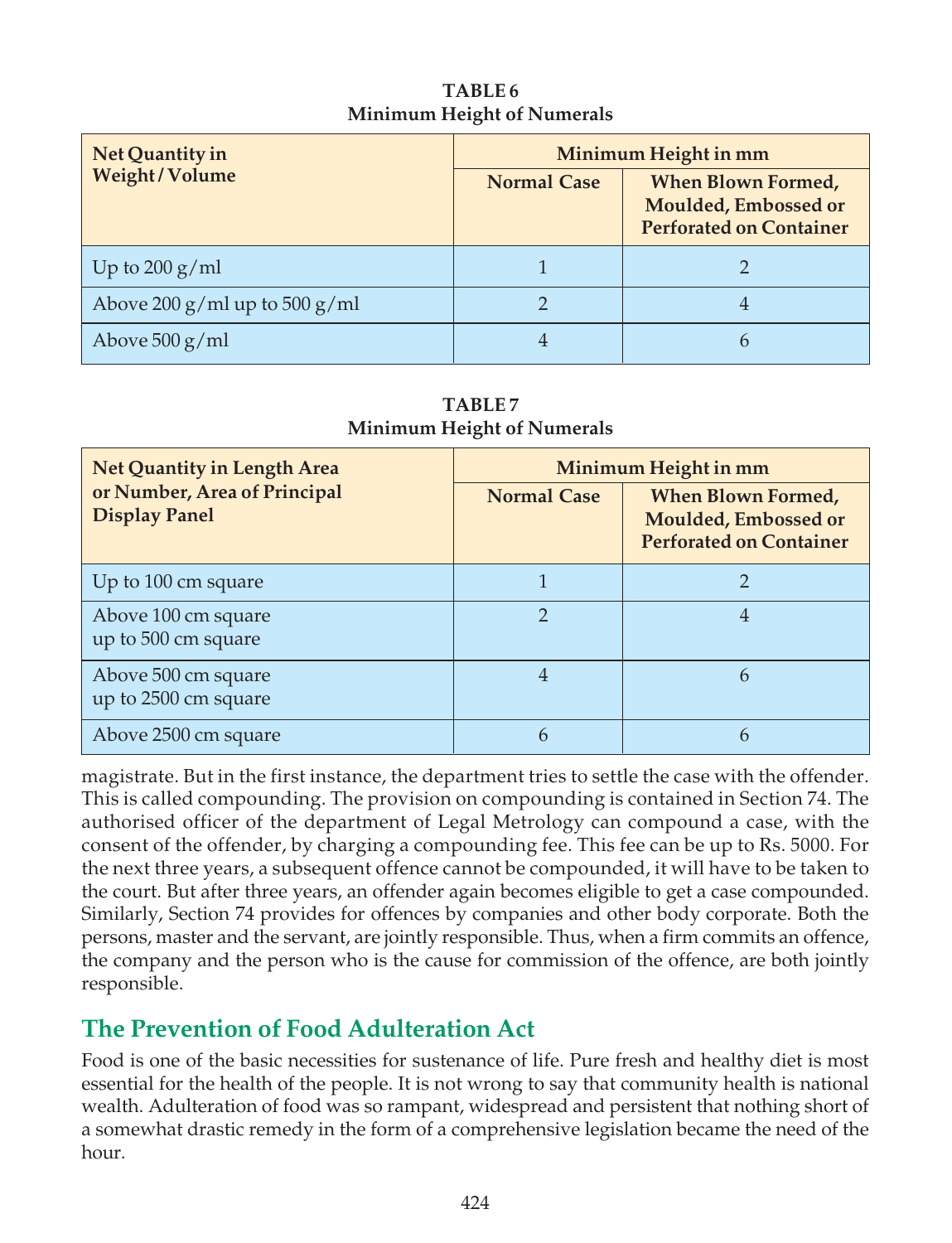To check this sort of anti-social evil, a concerted and determined onslaught was launched by the Government by introduction of the Prevention of Food Adulteration Bill in the Parliament to herald an era of much needed hope and relief for the consumers at large. The Prevention of Food Adulteration Act and Rules have provided standards for a large variety of food. Unfortunately, the importance on packaging is not adequately reflected except in a few cases such as infant food items, drinking water. The responsibility of adequate packaging of food and its safety falls on the manufacturer of the food product.

The Prevention of Food Adulteration Act, 1954 (PFA) prohibits manufacture, storage and sale of adulterated food. The violation of law is prosecuted before a magistrate's court. The punishment is mandatory imprisonment for a minimum of three months. No surprise, the PFA is dreaded by the food industry. To understand the PFA, one must know what are the items included in the category of food and what the law considers to be adulteration of food.

### Food and Adulteration

As per PFA, Food includes everything, which is consumed by human beings or even used for preparing items of human consumption. Thus cereals, oil, sugar, cooked food, drinks, spices, colouring matters, flavouring matter etc. are all included in the category of food. It excludes water and drugs. However, packaged natural water and packaged mineral water are considered to be food.

We ordinarily mean by adulteration to "debase, falsify by mixing with something inferior or spurious". By adulterated food, people also mean rotten, putrefied, insect infested or poisonous food. As per the Act, a food is deemed to be adulterated:

- (a) If the article sold by a vendor is not of the nature, substance or quality demanded by the purchaser and is to his prejudice, or is not of the nature, substance or quality which it purports or is represented to be.
- (b) If the article contains any other substance, which affects, or if the article is so processed as to affect, injuriously the nature, substance or quality thereof.
- (c) If any inferior or cheaper substance has been substituted wholly or in part for the article so as to affect injuriously the nature, substance or quality thereof.
- (d) If any constituent of the article has been wholly or in part abstracted so as to affect injuriously the nature, substance or quality thereof.
- (e) If the article had been prepared, packed or kept under insanitary conditions whereby it has become contaminated or injurious to health.
- (f) If the article consists wholly or in part of any filthy, putrid, rotten, decomposed or diseased animal or vegetable substance or is insect-infested or is otherwise unfit for human consumption.
- (g) If the article is obtained from a diseased animal.
- (h) If the article contains any poisonous or other ingredient which renders it injurious to health.
- (i) If the container of the article is composed, whether wholly or in part, of any poisonous or deleterious substance which renders its contents injurious to health.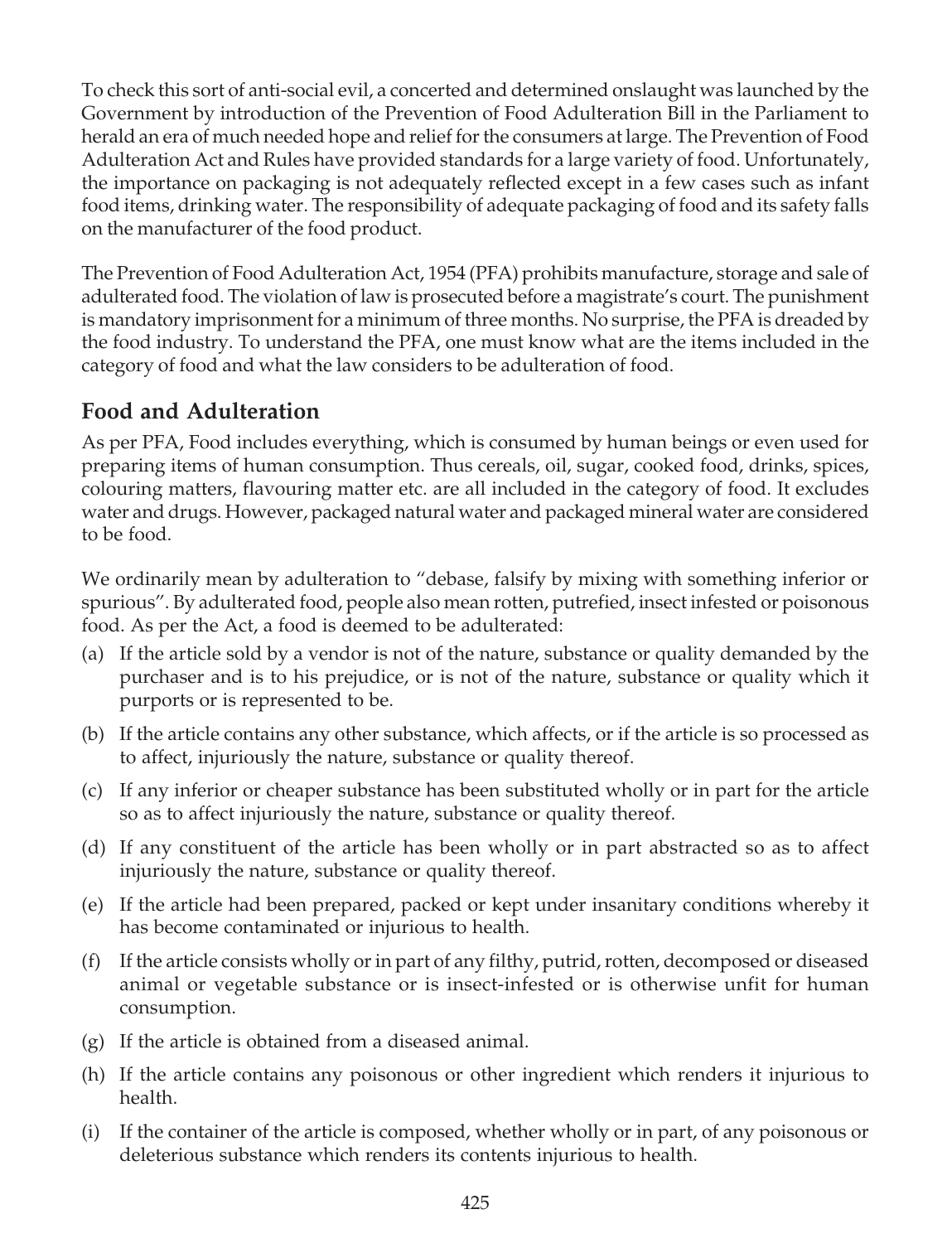- (j) If any colouring matter other than prescribed in respect thereof is present in the article, or if the amount of the prescribed colouring matter, which is present in the article are not within the prescribed limits of variability.
- (k) If the article contains any prohibited preservative or permitted preservative in excess of the prescribed limits.
- (l) If the quality or purity of the article falls below the prescribed standard or its constituents are present in quantities not within the prescribed limits of variability, but, which renders it injurious to health.
- (m) If the quality or purity of the article falls below the prescribed standard or its constituents are present in quantities not within the prescribed limits of variability, but which does not render it injurious to health.

Provided that, where the quality or purity of the article, being primary food, has fallen below the prescribed standards or its constituents are present in quantities not within the prescribed limits of variability in either case, solely due to natural causes and beyond the control of human agency, then, such article shall not be deemed to be adulterated within the meaning of this sub-clause.

### Packaging and Storage Requirements

Accordingly, Part IX (Rule 49(5)) of the PFA Rule States: A utensil or container made of the following materials or metals, when used in the preparation, packaging and storing of food shall be deemed to render it unfit for human consumption:

- containers which are rusty
- enameled containers which have become chipped and rusty
- copper or brass containers which are not properly tinned
- containers made of aluminium not conforming in chemical composition to IS:20 Specification for cast aluminium and aluminium alloy for utensils or IS:21 specification for wrought aluminium and aluminium alloy for utensils
- container made of plastic materials not conforming to the following Indian Standards Specification, used as appliances or receptacles for packing or storing, whether partly or wholly, food articles, namely:
	- IS: 10146 (Specification for polyethylene in contact with food stuffs)
	- IS: 10142 (Specification for styrene polymers in contact with foodstuffs)
	- IS: 10151 (Specification for Poly Vinyl Chloride (PVC) in contact with food stuffs)
	- IS: 10910 (Specification for polypropylene in contact with foodstuffs)
	- IS: 11434 (Specification for ionomer resins in contact with foodstuffs)
	- IS: 11704 (Specification for Ethylene Acrylic Acid (EAA) co-polymer)
	- IS: 12252 (Specification for Polyalkylene Terephathalates (PET))
	- IS: 12247 (Specification for Nylon 6 polymer)
	- IS: 13601 Ethylene Vinyl Acetate (EVA)
	- IS: 13576 Ethylene Metha Acrylic Acid (EMAA)
- Tin and plastic containers once used shall not be re-used for packaging of edible oil and fats.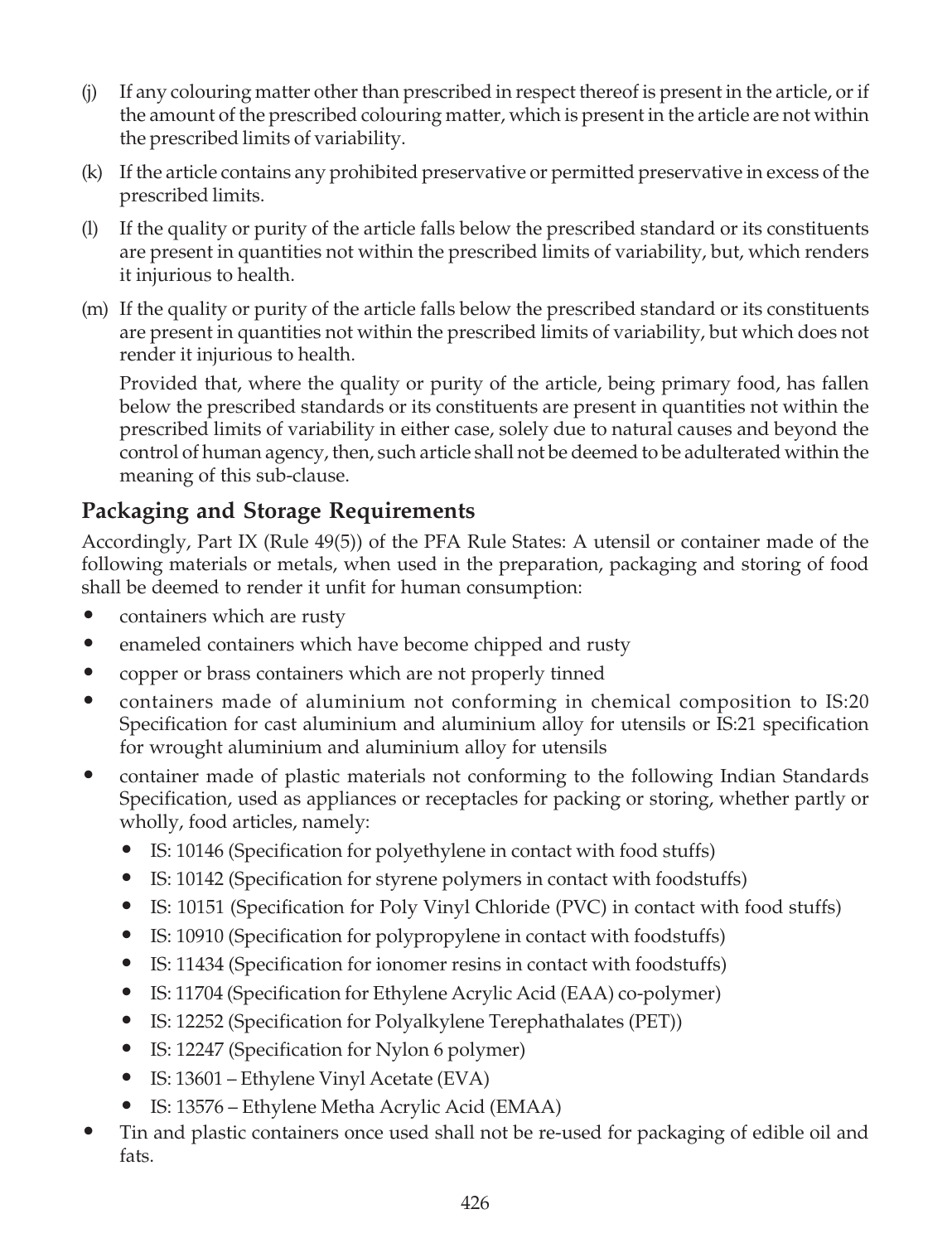The PFA Rules also stipulate that certain food items such as confectionery (weighing more than 500 grams), protein rich atta, protein rich maida, blended edible vegetable oil, coloured and flavoured table margarine, fat spread, spices and condiments shall be sold in packed condition only.

### Other Packaging Requirements under PFA

• For infant milk food, infant formula milk cereal based weaning food and processed cereal based weaning food, the rules state that:

The product shall be packed in hermetically sealed, clean and sound containers or in flexible packs made from film or combination of any or substrate made of board paper, polyethylene, polyester metallised film or aluminium foil in such a way so as to protect it from deterioration.

• For meat and meat products, the product shall be packed in hermetically sealed containers and subjected to heat treatment followed by rapid cooling to ensure that the product is shelf-stable.

The sealed container shall not show any change on incubation at 35°C for 10 days and 55°C for 5 days.

• For natural mineral water, naturally carbonated natural mineral water, and packaged drinking water, the rules stipulated regarding the packaging materials are:

It shall be packed in clean, hygienic, colourless, transparent and tamperproof bottles/ containers made of Polyethylene (PE) conforming to IS:10146 or Poly Vinyl Chloride (PVC) conforming to IS:10151 or Polyalkylene Terephthalate (PET and PBT) conforming to IS 12252 or Polypropylene conforming to IS:10910 or food-grade Polycarbonate or sterile glass bottles suitable for preventing possible adulteration or contamination of the water. All packaging materials of plastic origin shall pass the prescribed overall migration and colour migration limits.

# Declarations and Labeling

The other aspect of regulations under the PFA is with respect to declarations/labeling. Any packaged food, which does not conform to these requirements under the PFA is deemed "misbranded". As per the Act, an article of food shall be deemed to be misbranded:

- If it is an imitation of, or is a substitute for, or resembles in a manner likely to deceive, another article of food under the name of which it is sold, and is not plainly and conspicuously labeled so as to indicate its true character.
- If it is falsely stated to be the product of any place or country.
- If it is sold by a name which belongs to another article of food.
- If it is so coloured, flavoured or coated, powdered or polished, that the fact that the article is damaged, is concealed or if the article is made to appear better or of greater value than it really is.
- If false claims are made for it upon the label or otherwise.
- If, when sold in packages, which have been sealed or prepared by or at the instance of the manufacturer or producer and which bear his name and address, the contents of each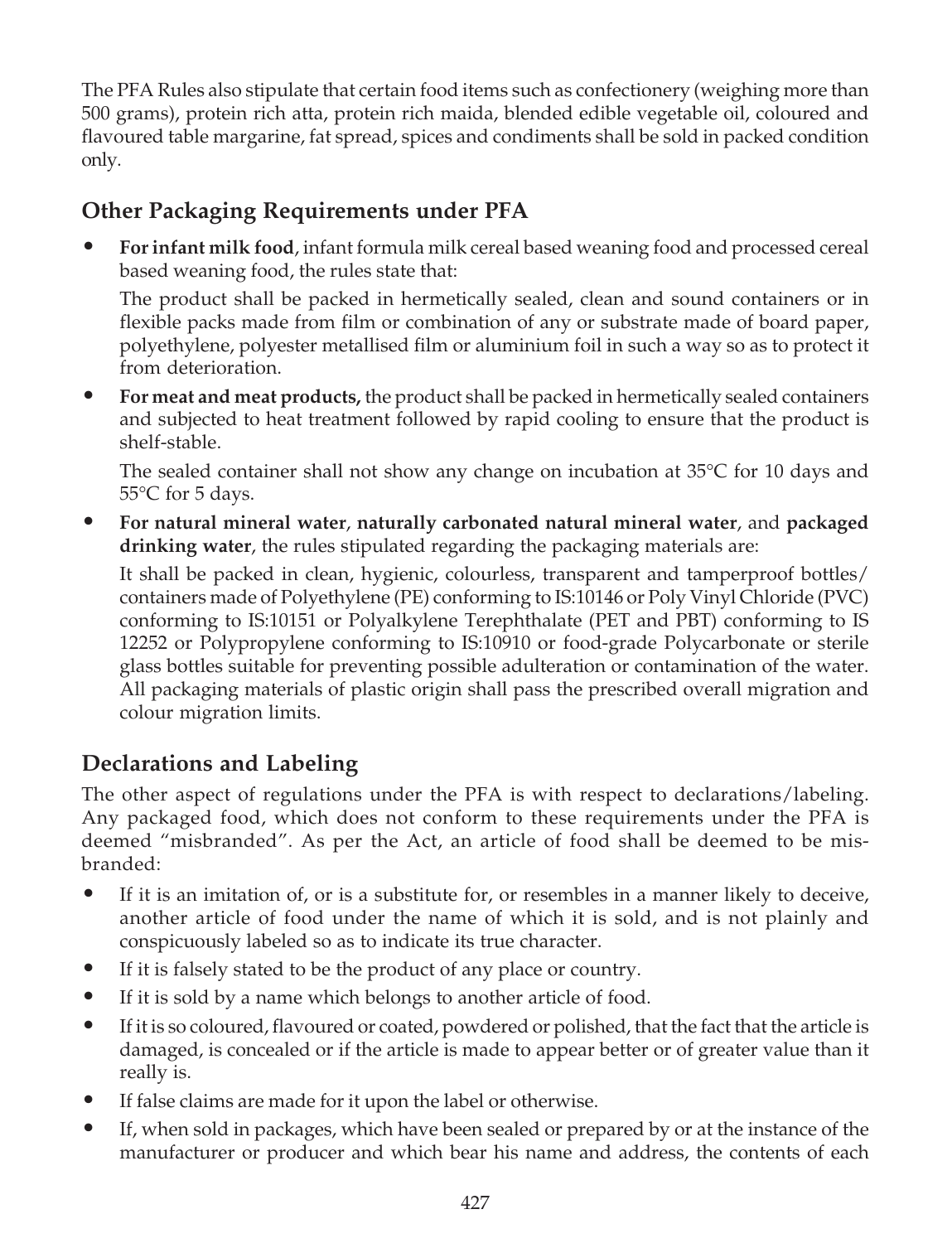packages are not conspicuously and correctly stated on the outside thereof within the limits of variability prescribed under this Act.

- If the package containing it, or the label on the package bears any statement, design or device regarding the ingredients or the substances contained therein, which is false or misleading in any material particular; or if the package is otherwise deceptive with respect to its contents.
- If the package containing it or the label on the package bears the name of a fictitious individual or company as the manufacturer or producer of the article.
- If it purports to be, or is represented as being, for special dietary uses, unless its label bears such information as may be prescribed concerning its vitamin, mineral, or other dietary properties in order to sufficiently inform its purchaser as to its value for such uses.
- If it contains any artificial flavouring, artificial colouring or chemical preservative, without a declaratory label stating that fact, or in contravention of the requirements of this Act or rules made thereunder.
- If it is not labeled in accordance with the requirements of this Act or rules made thereunder.

Part VII of the Rules deals with the Packing and Labeling of Food. As per these rules, the following are required:

- The name, trade name or description of food contained in the package.
- The names of ingredients used in the product in descending order of their composition by weight or volume as the case may be. If artificial flavouring is used, the chemical names of the flavour need not be declared, but, in the case of natural flavouring substances or nature-identical flavouring substances, the common name of the flavour is to be mentioned on the pack.

If the food contains any ingredient in part or whole from animal origin (meat, fish, poultry eggs), a declaration is to be made by a symbol and a colour code stipulated for this purpose, to indicate the product as Non-vegetarian Food. The symbol should be on the principal display panel in close proximity to the name or brand name of the food as indicated in clause (16) of sub-rule (zzz) of rule 42. The symbol shall consist of a brown colour filled circle having a diameter not less than the minimum size specified in Table 8.

Similarly, for vegetarian food a similar symbol with green colour circle and square as indicated in clause (17) of sub-rule (zzz) of rule 42 will be displayed.



The symbol shall be prominently displayed on the package having contrast background and in close proximity to the name or brand name of product, and also on the labels, pamphlets, leaflets, and advertisements in any media.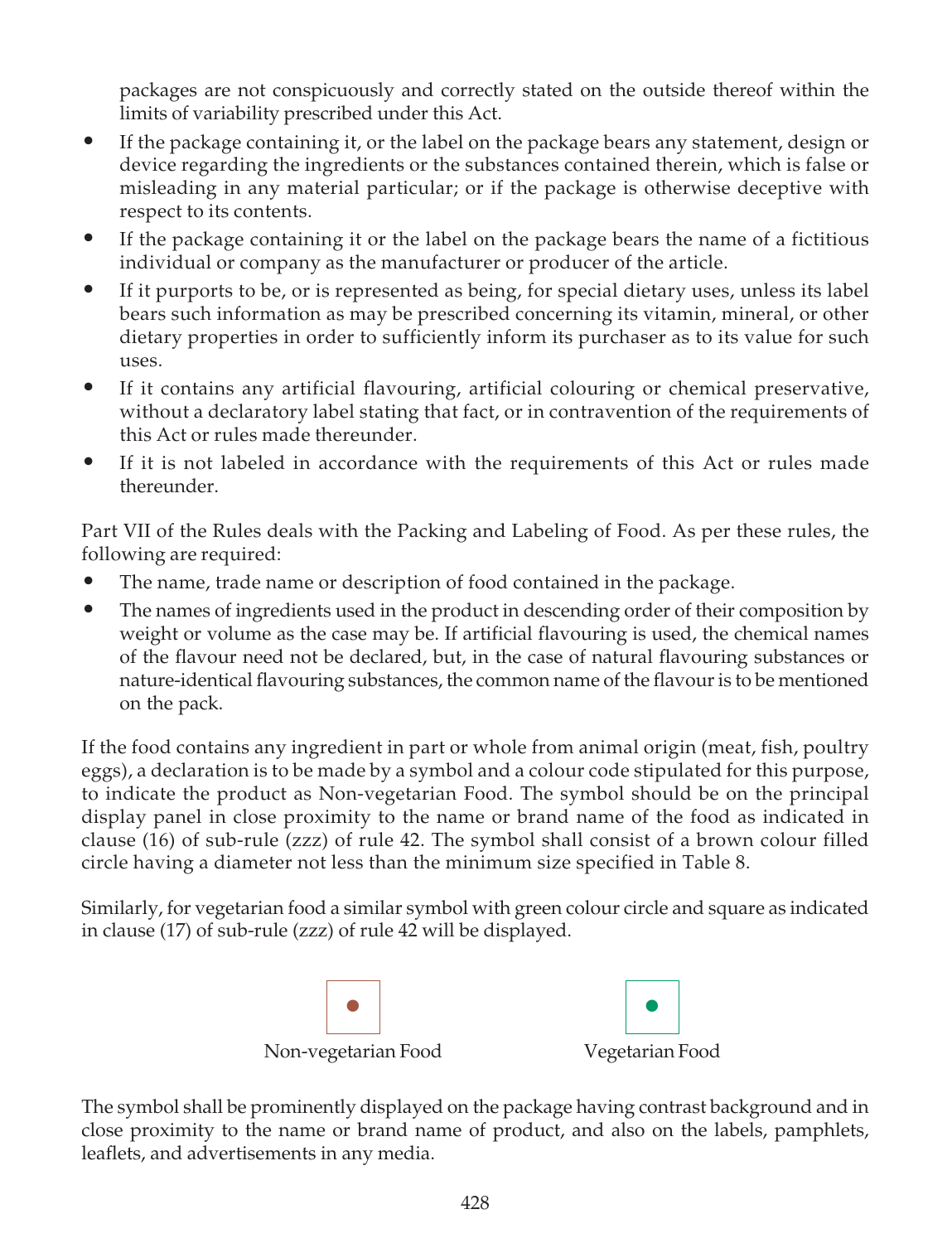#### Symbol Sizes

| <b>Area of Principal Display Panel</b>   | <b>Minimum Size of</b><br>Diameter in mm |  |
|------------------------------------------|------------------------------------------|--|
| Up to 100 cm square                      |                                          |  |
| Above 100 cm square up to 500 cm square  |                                          |  |
| Above 500 cm square up to 2500 cm square | h                                        |  |
| Above 2500 cm square                     |                                          |  |

- The name and complete address of the manufacturer, or importer, or vendor or packer to be declared.
- A declaration is to be made for the net weight or number or measure of volume of content in the case of biscuits, breads, confectionery and sweets where the weight may be expressed as average net weight or minimum net weight.
- The batch number or lot number or code number may be declared either in numericals or alphabets or in combination, preceded by the words "Batch No." or "Batch" or "Lot No." or "Lot" or any distinguishing prefix.
- The month and year in which the product was manufactured or pre-packed is to be declared except in case of carbonated water containers and packages of biscuits containing 60 grams to 120 grams and packages of food weighing less than 60 grams, bread, milk and for all packages of irradiated food to bear the following declaration and logo:

PROCESSED BY IRRADIATION **METHOD** 

DATE OF IRRADIATION

The package should declare:

The month and year in capital letters up to which the product is best for consumption, in the following manner, namely:-

"BEST BEFORE …………….. MONTHS AND YEAR" or

"BEST BEFORE …………….. MONTHS FROM PACKAGING" or

"BEST BEFORE …………….. MONTHS FROM MANUFACTURE" or

"BEST BEFORE UPTO MONTH AND YEAR …………."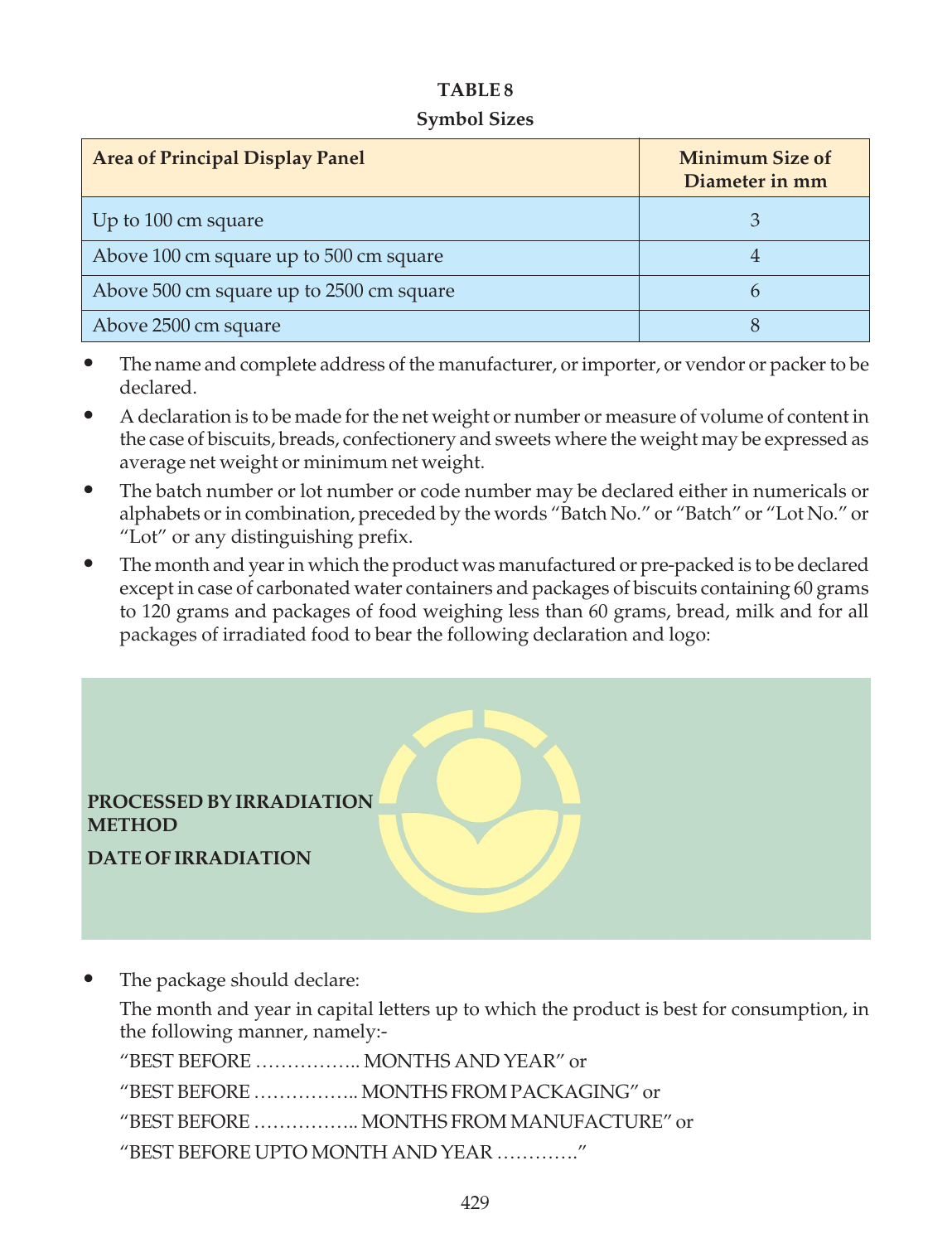In case of package or bottle containing sterilised or ultra high temperature treated milk, soya milk, flavoured milk, any package containing bread, dhokla, bhelpuri, pizza, doughnuts, khoa, paneer, or any uncanned package of fruits, vegetable, meat, fish or any other like commodity, the declaration be made as follows:

" BEST BEFORE …………………. DATE/MONTH/YEAR"

or

" BEST BEFORE ………………… DAYS FROM PACKAGING".

The declaration to be made on packages of infant milk substitute and infant milk as per rule 37B states that:

Every container of infant milk substitute or infant food or any label affixed thereto shall indicate in a clear, conspicuous and in an easily readable manner, the words "IMPORTANT NOTICE" in capital letters and indicating thereunder the following particulars, namely:

- (a) a statement "MOTHER'S MILK IS BEST FOR YOUR BABY" in capital letters. The types of letters used shall not be less than five millimetres and the text of such statement shall be in the Central Penal of every container of infant milk substitute or infant food or any label affixed thereto. The colour of the text printed or used shall be different from that of the background of the label, container or the advertisement, as the case may be. In case of infant food, a statement indicating "infant food shall be introduced only after four months of age" shall also be given.
- (b) a statement that infant milk substitute of infant food should be used only on the advice of a health worker as to the need for its use and the proper method of its use.
- (c) a warning that infant milk substitute or infant food is not the sole source of nourishment of an infant.
- (d) a statement indicating the process of manufacture (spray or roller dried) except in case of infant food, instruction for appropriate and hygienic preparation including cleaning of utensils, bottles and teats and warning against health hazards of inappropriate preparations, as under:

"Warning/caution-Careful and hygienic preparation of infant food/infant milk substitute is most essential for health. Do not use fewer scoops than directed since diluted feeding will not provide adequate nutrients needed by your infant. Do not use more scoops than directed since concentrated feed will not provide the water needed by your infant".

- (e) the approximate composition of nutrients per 100 grams of the product including its energy value in Kilo Calories/Joules.
- (f) the storage condition specifically stating "store in a cool and dry place in an air tight container" or the like.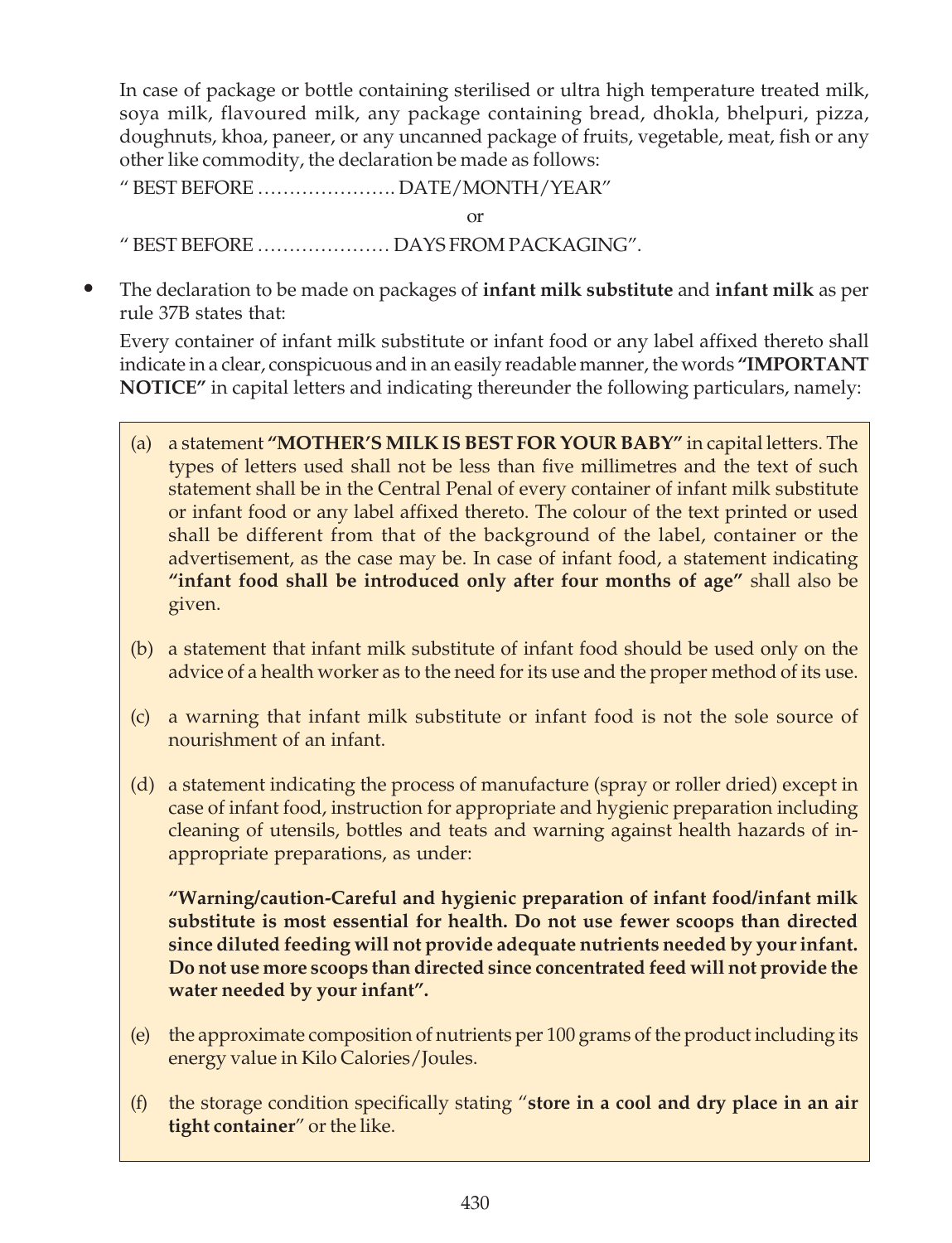- (g) the feeding chart and directions for use and instruction for discarding left over feed
- (h) instruction for use of measuring scoop (level or heaped) and the quantity per scoop (scoop to be given with pack)
- (i) indicating the Batch No., Month and Year of its manufacture and month and year before which it is to be consumed
- (j) the protein efficiency ratio (PER) which shall be minimum 2.5 if the product other than infant milk substitute is claimed to have higher quality protein

### Enforcement of the PFA

Under the PFA, Food Inspectors are appointed by the State governments. They are often a part of the Food and Drug Administration or Local Health Authority. The Food Inspector has the power to take a sample of the food from the place of manufacture, storage or from seller and send it to a Public Analyst for testing. Public Analysts have been created under the Act to analyse sample of article of food sent to them.

A Food Inspector who intends to take a sample has to disclose his identity and inform the retailer his intention of taking a particular product as a sample for analysis. The Food Inspector takes three samples, which are to be sealed and labeled. He sends one sample with a memorandum to a Public Analyst. The other two samples are deposited in the office of the department to which the Food Inspector belongs. The Public Analyst sends his report. If the Analyst's report declares that the sample is not in conformity with the provisions of the PFA, the Food Inspector initiates prosecution of the PFA, the Food Inspector initiates prosecution in the court of a first class magistrate. The Food Inspector while taking sample asks the retailer to disclose the name of the wholesaler/distributor. From the package, the Food Inspector also gets to know the name of the manufacturer and distributor. Thus, he knows the entire chain. The Food Inspector can, and often does, make all the parties in the chain accused in the first instance itself. Along with initiating prosecution, the Food Inspector sends letters to manufacturer, distributor and wholesaler. The letter informs that a case has been initiated and that the accused can make an application before the court to have their sample re-tested by a Central Food Laboratory within ten days from the receipt of the letter. The analysis by the Central Food Laboratory is considered superior to the report of the Public Analyst. It is a right of the accused to get a sample re-tested from a Central Food Laboratory.

If an accused makes an application to the Magistrate, the court directs the department to produce the remaining two samples. After inspecting the seal, the court sends one sample to a Central Food Laboratory. The Central Food Laboratory sends the report. If the report declares the sample to be in conformity with the provisions of the PFA and Rules, the court discharges the case. If the sample fails, trial by the magistrate starts.

Corporate bodies like companies, co-operatives or firms are also persons in the eyes of the law. These can be prosecuted and punished as corporate bodies under the Act. A fine can always be paid out of their corporate account. However, a company or co-operative is not a real person,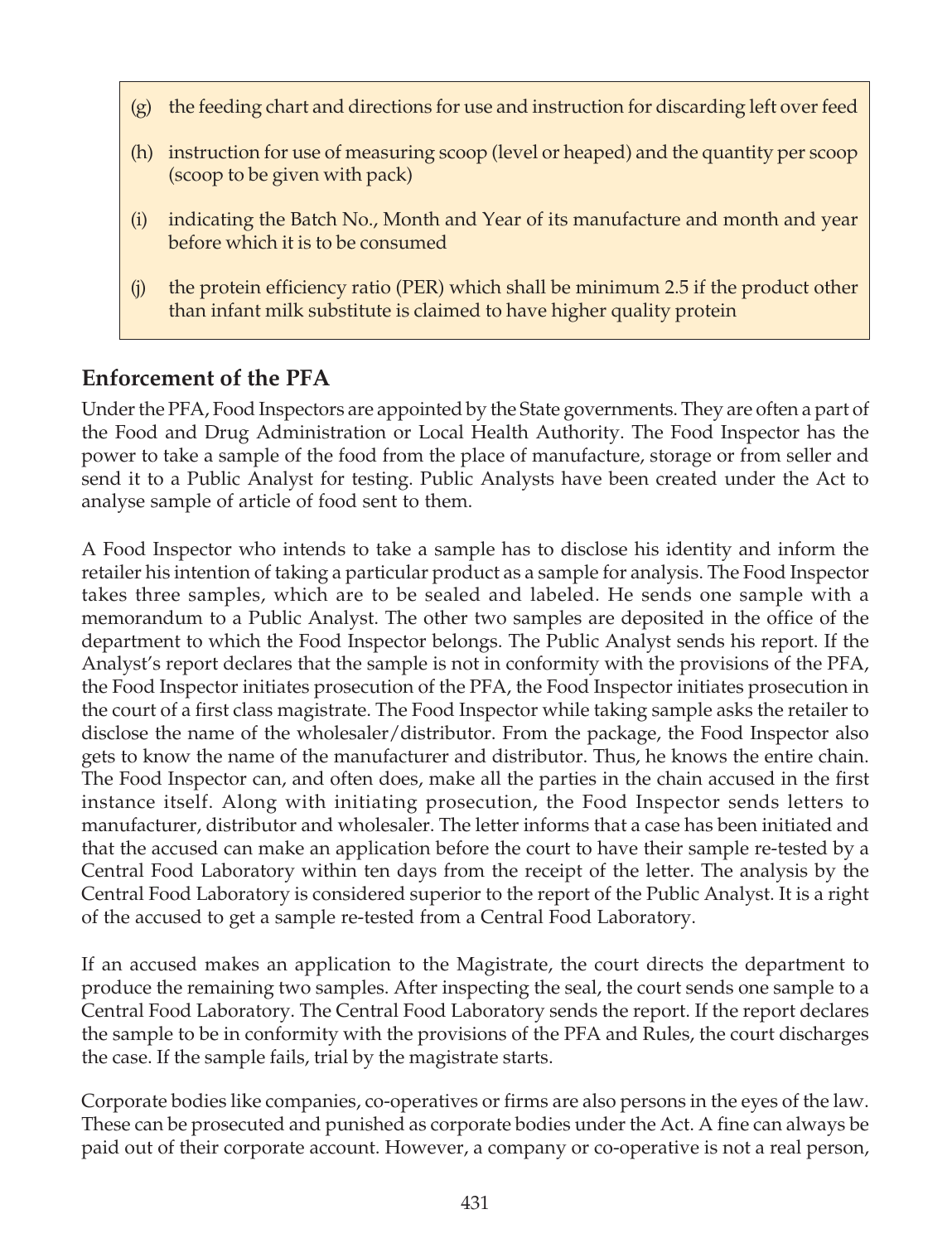who can be imprisoned. There have to be specific persons who can be held responsible. The PFA makes provisions that corporate bodies can authorise a person, like a director, manager or secretary to exercise all such powers and take all steps to prevent food adulteration and inform the local (health) authority of such an authorisation. The authorised person is called a PFA nominee. The nominee represents the organisation for all matters dealing with the PFA. He is held responsible for any violation committed by the firm. If an organisation has not appointed a nominee, the court holds the person who was responsible to the corporate body for the commission or omission of the action, which led to the violation of the PFA.

The PFA is a legislation of the 1950s. Its dominant horizon is articles of food being sold loose. In the past five decades, the nature of food industry has changed. The market for processed and pre-packed food has expanded tremendously. The food industry deploys sophisticated and expensive food processing technology.

There has been a revolution in creation and use of newer packaging materials to give protection to articles of food. The law needs to be revised to take stock of these practices. Law should not only continue to deter food adulterators, but it should also be revised to be optimum in its effect, severe on violators and facilitators to others.

# Fruit Products Order (FPO)

The Fruit Products Order is concerned with fruit and vegetable products including synthetic beverages, syrups, sharbats and vinegar. The objective of this law is mainly to regulate the quality and hygiene of these products.

The important labeling rule under FPO is that all labels should have the approval of the authorities concerned, and carry the license number allotted. When a bottle is used as the package, it should be so sealed that it cannot be opened without destroying the license number, and the special identification mark of the manufacturer should be displayed on the top or neck of the bottle. The batch/code number along with the date of manufacturing should also be declared.

As contained in PFA, FPO also prohibits use of any statement, design or device, which is false or misleading concerning the fruit product. Synthetic products associated with fruits and vegetables should clearly be marked "SYNTHETIC" and the word, "SYNTHETIC", whenever used, should be as bold and in the same size and colour of the letters used for the name of the product, and should immediately precede such name.

# Meat Food Products Order (MFPO)

Meat Food Products Order, similar to FPO, regulates the licensing and labeling of all meat products. All labels have got to be approved by the licensing authority, and the license number and category of manufacturer should be declared on the label.

The name of the product, always a common name understood by the consumer, should be given along with net quantity. Trade names should have prior approval of the licensing authority. When any preservative or colouring agent is used, a statement to that effect should be given. When permitted artificial flavouring agent is used, the words, "**Artificially Flavoured**",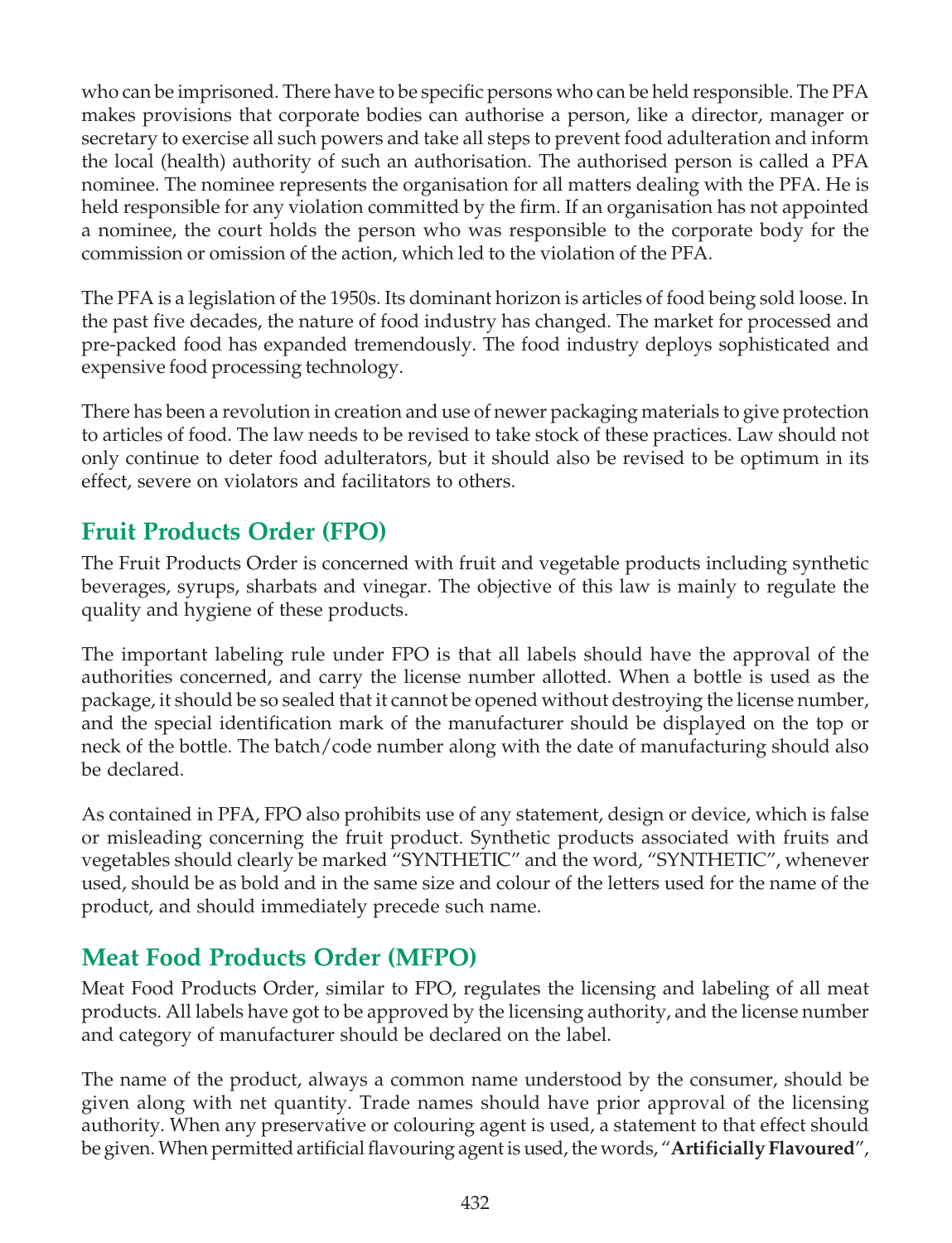should appear on the label in prominent letters and in continuance of the name of the product. The list of ingredients should also be given. Terms which may bear some geographical significance with reference to a locality other than in which either the factory is located, or the product is manufactured, can be given on the label after being qualified by the word, "STYLE", "BRAND", or "TYPE", as the case may be. No statement, word, picture or design, which may convey a false impression or give a false indication of origin or quality, can appear on the label.

# Agricultural Grading & Marking (AGMARK) Rules

Agmark rules relate to the quality specifications and needs of certain agricultural products to be eligible for Agmark Certification. They also specify the type of packages that can be used for various products and labeling declarations that have to be given. Some of the food products that have been covered under these rules are edible nuts, ghee, honey, pulses, spices and condiments and vegetable oil.

# Edible Oil Packaging (Regulation) Order, 1998

In order to ensure availability of safe and quality edible oil in packed form, the Central Government promulgated on  $17<sup>th</sup>$  September, 1998 a Packaging Order under the Essential Commodities Act, 1955 to make packaging of edible oil, sold in retail, compulsory unless specifically exempted by the concerned State Governments.

Uniform methods for testing the quality of edible oil, including the Thin Layer Chromatography (TLC) method for detection of Argemone oil was prescribed and circulated to all State Governments and manufacturers.

The salient features of the Packaging Order are:

- Edible oil including edible mustard oil will be allowed to be sold only in packed form from 15th December,1998.
- Packers will have to register themselves with a registering authority.
- The packer will have to have his own analytical facilities or adequate arrangements for testing the samples of edible oil to the satisfaction of the Government.
- Only oil which conform to the standards of quality as specified in the Prevention of Food Adulteration Act, 1954 and Rules made thereunder will be allowed to be packed.
- Each container or pack will have to show all relevant particulars so that the consumer is not misled, so also the identity of the packer becomes clear.
- Edible oil shall be packed in conformity with the Standards of Weights and Measures (Packaged Commodities) Rules, 1977, and the Prevention of Food Adulteration Act, 1954 and Rules made thereunder.
- The State Governments will have power to relax any requirements of the packaging order for meeting special circumstances.

The power for implementation of the Order is basically delegated to the State Governments. The Central Government is aware that the production of edible oils is a highly de-centralised industry. A substantial quantity of oil production is in the small-scale or unorganised sector. Further, a sizeable proportion of the population is living below the poverty line. It may be difficult for them